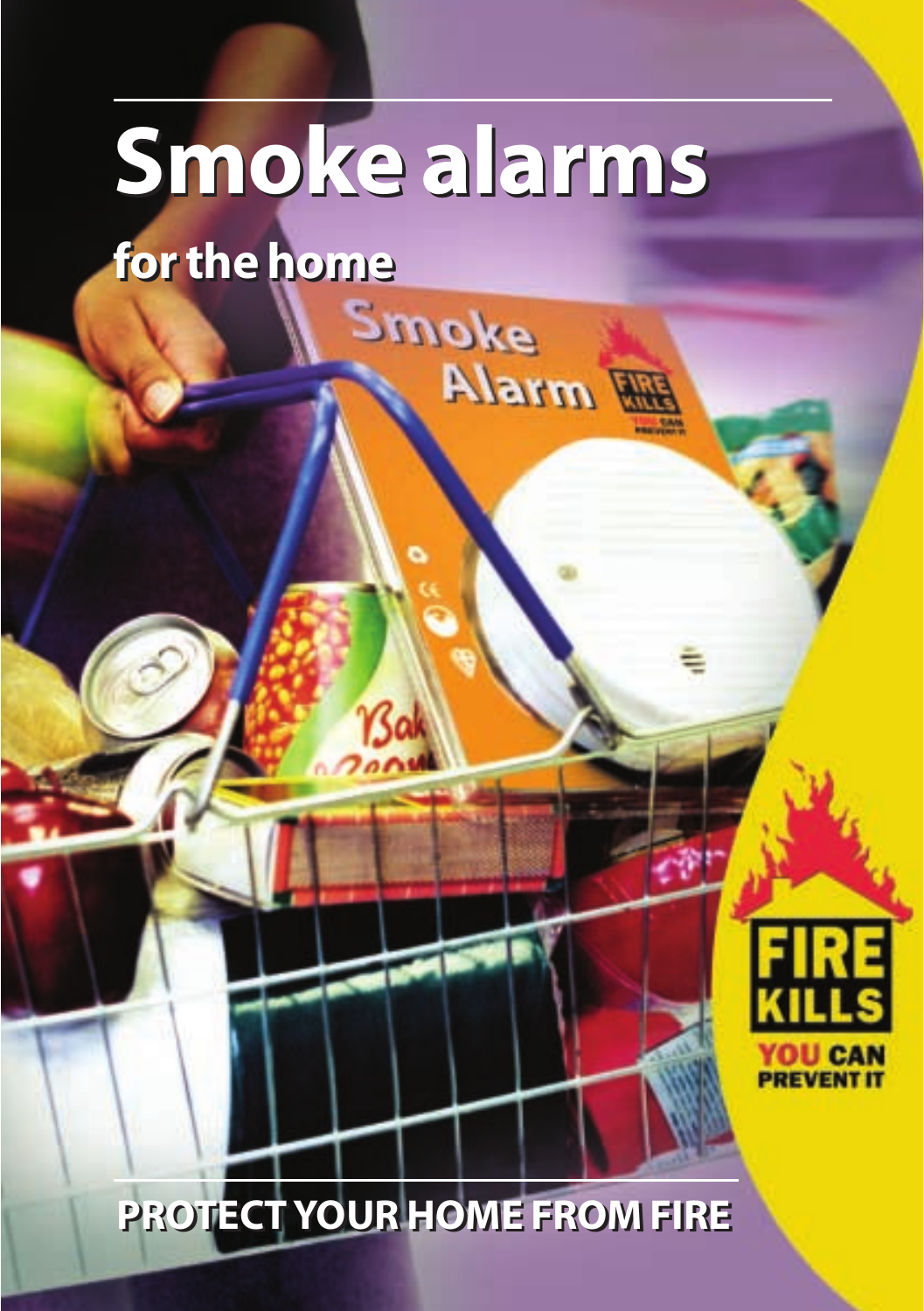# **Smoke alarms – the essentials**

**Smoke alarms are cheap, easy to get hold of and, used properly, they really are lifesavers! There's no excuse for not having one.**

You'll find all the information you need on buying, installing and looking after smoke alarms in this leaflet.

### **Real life –A vital wake-up call**



Dave and Michelle Clarke and their two young girls owe their lives to their smoke alarms. In April 2002, an electrical fault started a fire in the Clarkes' home, while the family slept. Luckily the smoke triggered the smoke alarms fitted in both the downstairs and

upstairs hallways, and the family escaped safely. **'I can't believe some people still don't have smoke alarms,' adds Dave.'What's £5 when it comes to your family's lives?'**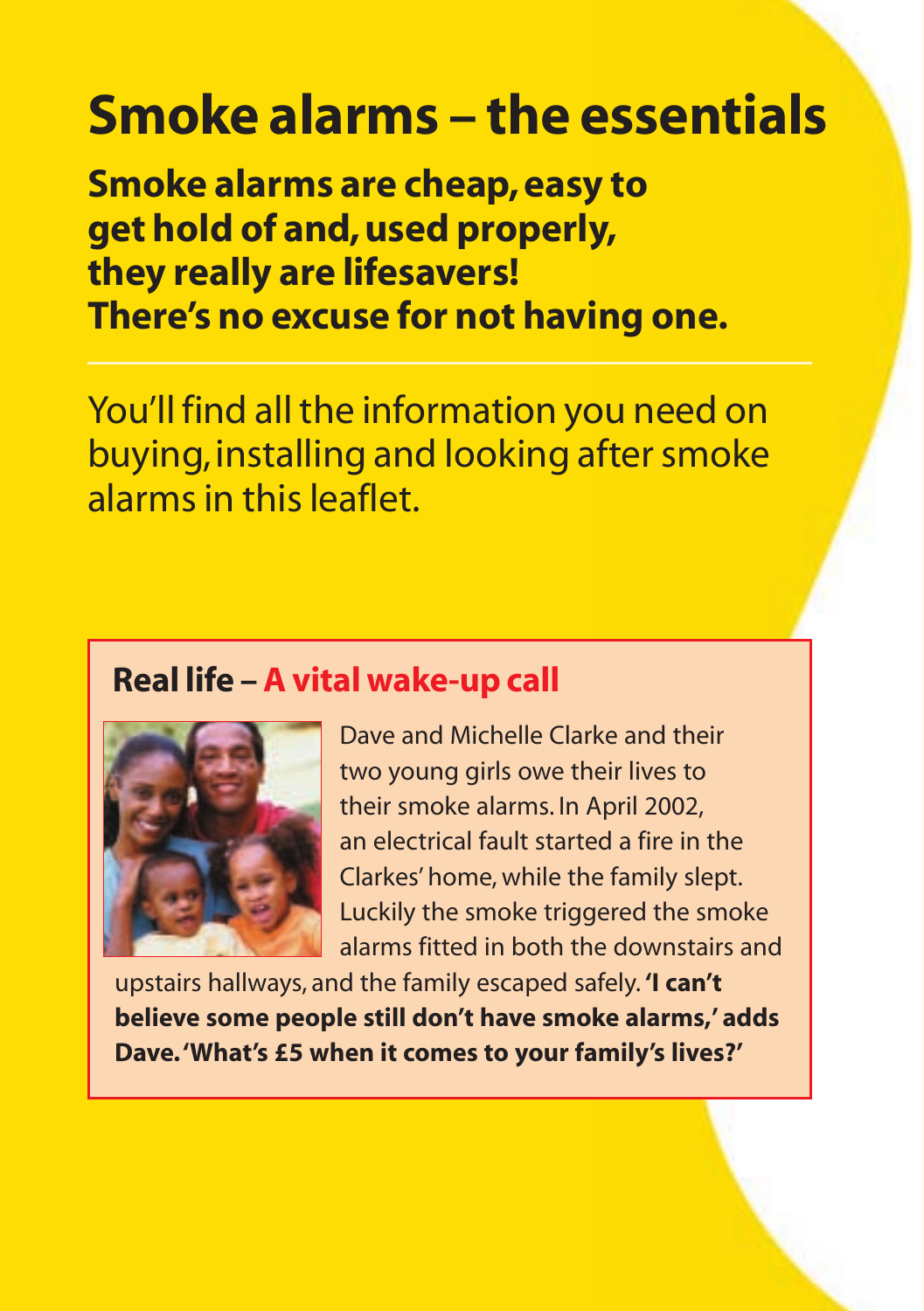# **SMOKE ALARMS**

**A smoke alarm is a warning device that detects smoke at the earliest stages of a fire.**



**If there is a fire in your home it sounds a piercing alarm to warn you.**

#### • **Many people killed in house fires are asleep at the time.**

A smoke alarm will wake you up and give you vital extra time to escape.



#### • **Smoke alarms cost from as little as £5.**

They are available from DIY stores, electrical shops and many supermarkets and high-street retailers.

#### • **Living in rented accommodation?**

Landlords are not legally obliged to fit smoke alarms. Your safety is your own responsibility. And, if you move, you can always take your smoke alarm with you.

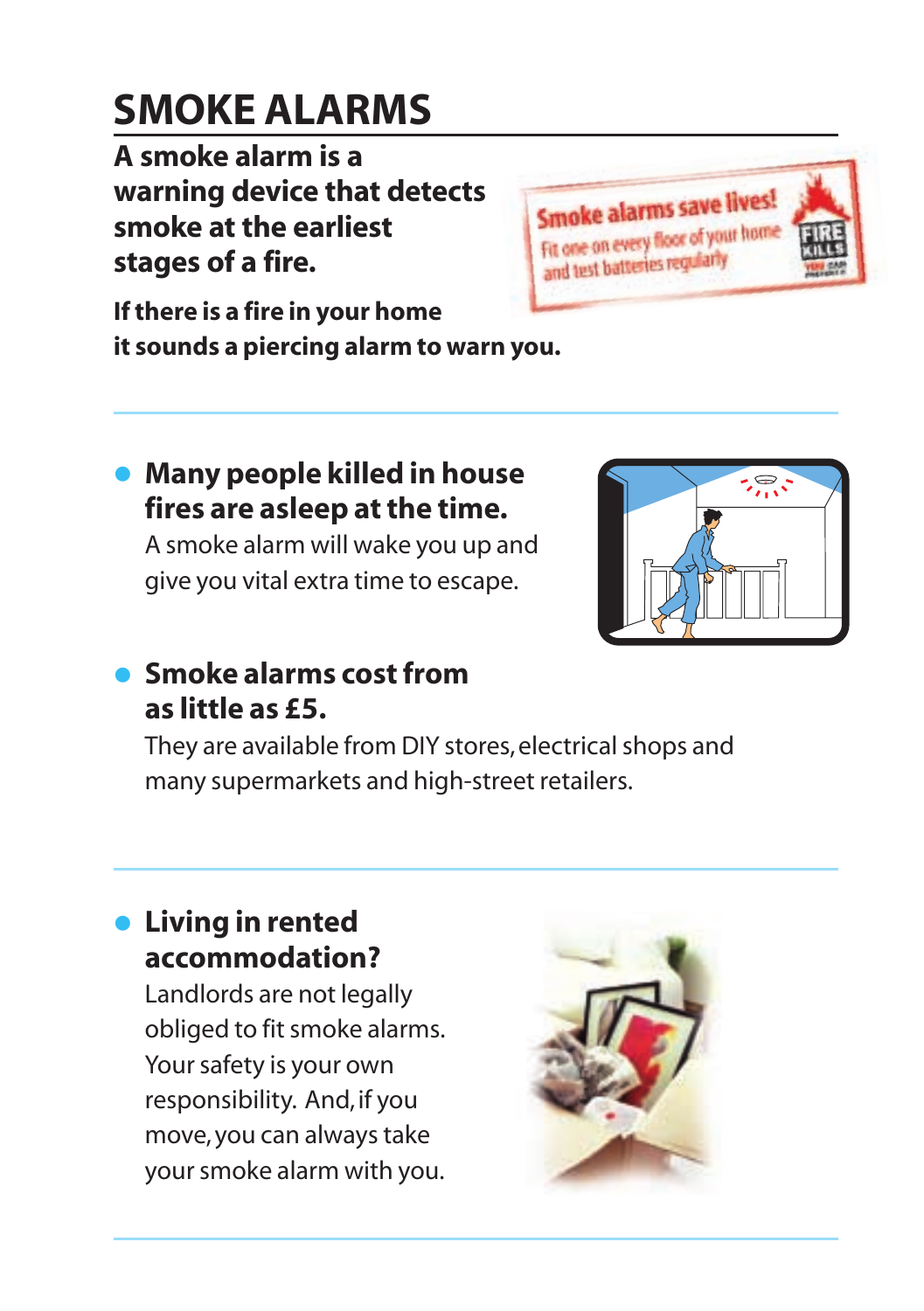# **HOW TO CHOOSE ONE**

**There are several models of smoke alarm to choose from, depending on your needs and your budget. Your local fire brigade will be happy to give you further information.**

**• The two main decisions** are what sort of detection method, and what sort of power supply.You can also consider some useful extra features, described on the following pages.



• Whichever model you choose, look out for the British Standard Kitemark and follow the manufacturer's instructions when fitting the smoke alarm.



*Excuses kill – You're twice as likely to die in a fire at home if you haven't got a working smoke alarm.*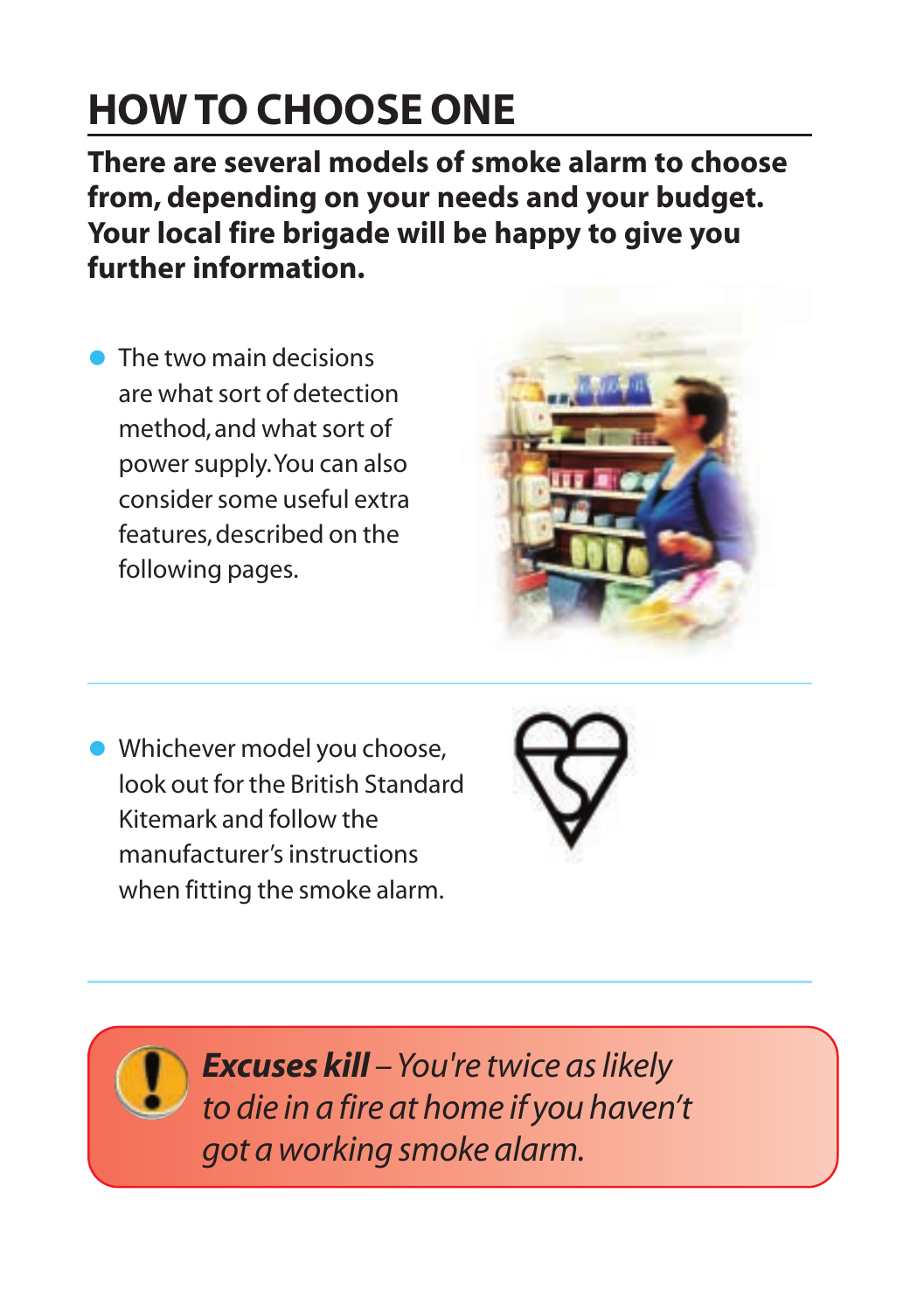# **Detecting fires**

**There are two ways that smoke alarms detect fires. Both types are effective but there are some differences.**

**1 Ionisation alarms** are sensitive to free-burning fires with flames – for example, chip-pan fires.These are the cheapest and the most widely available.They cost from as little as £5 and you can find them in most



supermarkets, DIY stores, and other high-street retailers.

**2 Optical alarms** are more effective at detecting slow-burning fires, like overheated electrical wiring.They are less likely to go off accidentally or when you're cooking, and are best for ground-floor hallways or for homes on one level. Prices start at about £15 and they are available in DIY and electrical shops.





*If you are installing more than one smoke alarm, you may want to consider having one ionisation and one optical alarm for the best protection.*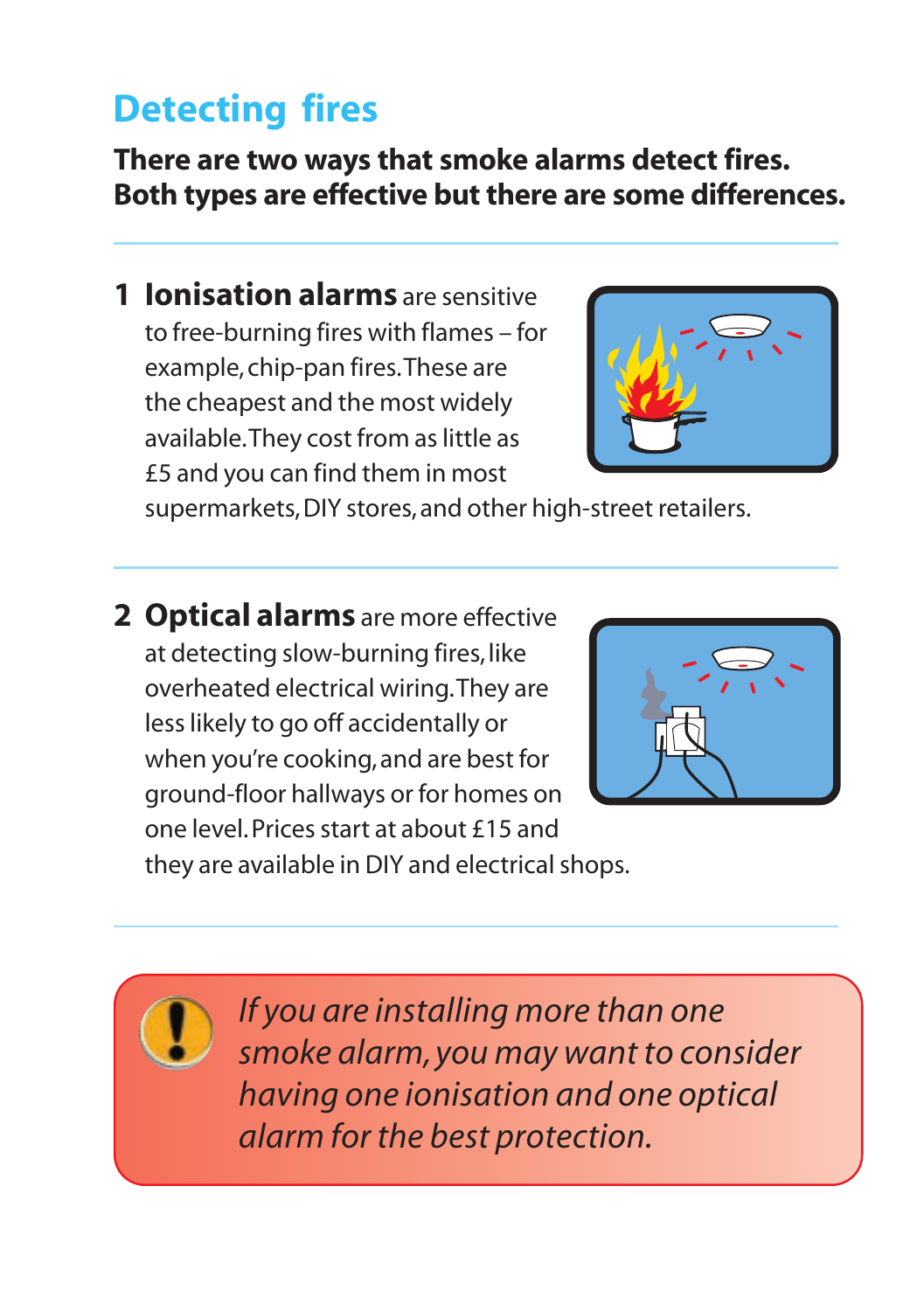### **Power supply**

**A lot of people forget to check their smoke alarm batteries, so the best choice of power supply is one that lasts longest.**

• **Standard battery alarms** are the most basic alarms and the cheapest available. But batteries will need to be tested every week and replaced once a year.



#### • **Alarms with 10-year batteries**  are slightly more expensive but you will save on the cost of replacement batteries.



# • **Mains-powered alarms**

are powered by the household's mains supply and solve the problem of checking the battery.They need to be installed by a qualified electrician. Prices start at about £15, but you need to add the cost of the fitting. It's worthwhile thinking about this option if you are having other electrical work done in your home.

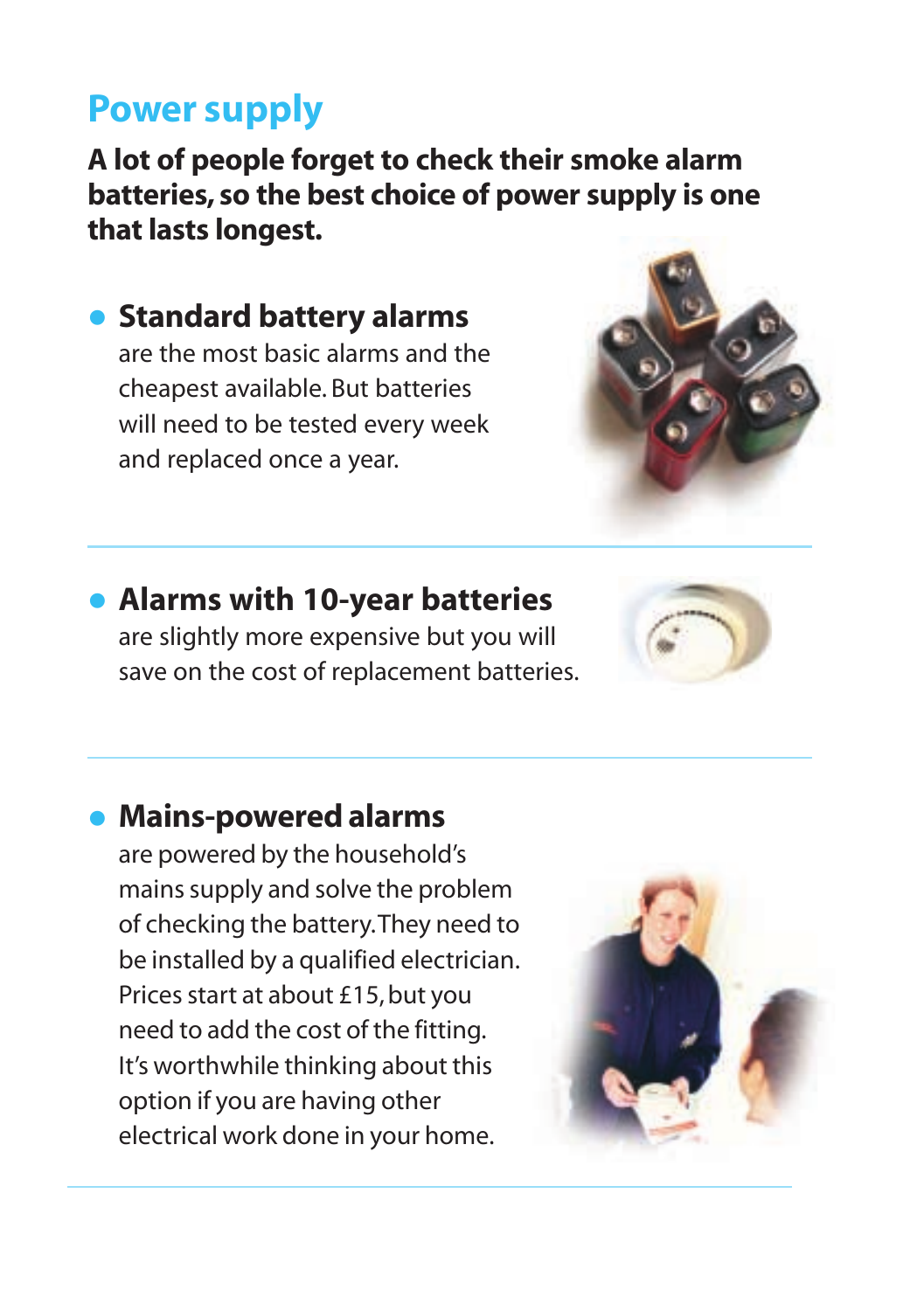### • **Alarms that plug into a light socket**

use a rechargeable battery which is charged up when you turn the light on.It is important to make sure you turn the light on often enough to keep the battery charged up. They start at about £20.



*It's easier to replace a battery than a life. Look after your smoke alarm and it'll look after you.*

# **Other features**

#### • **Hush or silencer button**

These buttons silence your alarm for a short time if it is set off accidentally – when cooking or making toast, for example.



• The alarm lets you know it's been silenced by 'chirping'or by displaying a red light. If there is a real fire, the smoke will override the hush button and the alarm will still sound to warn you.

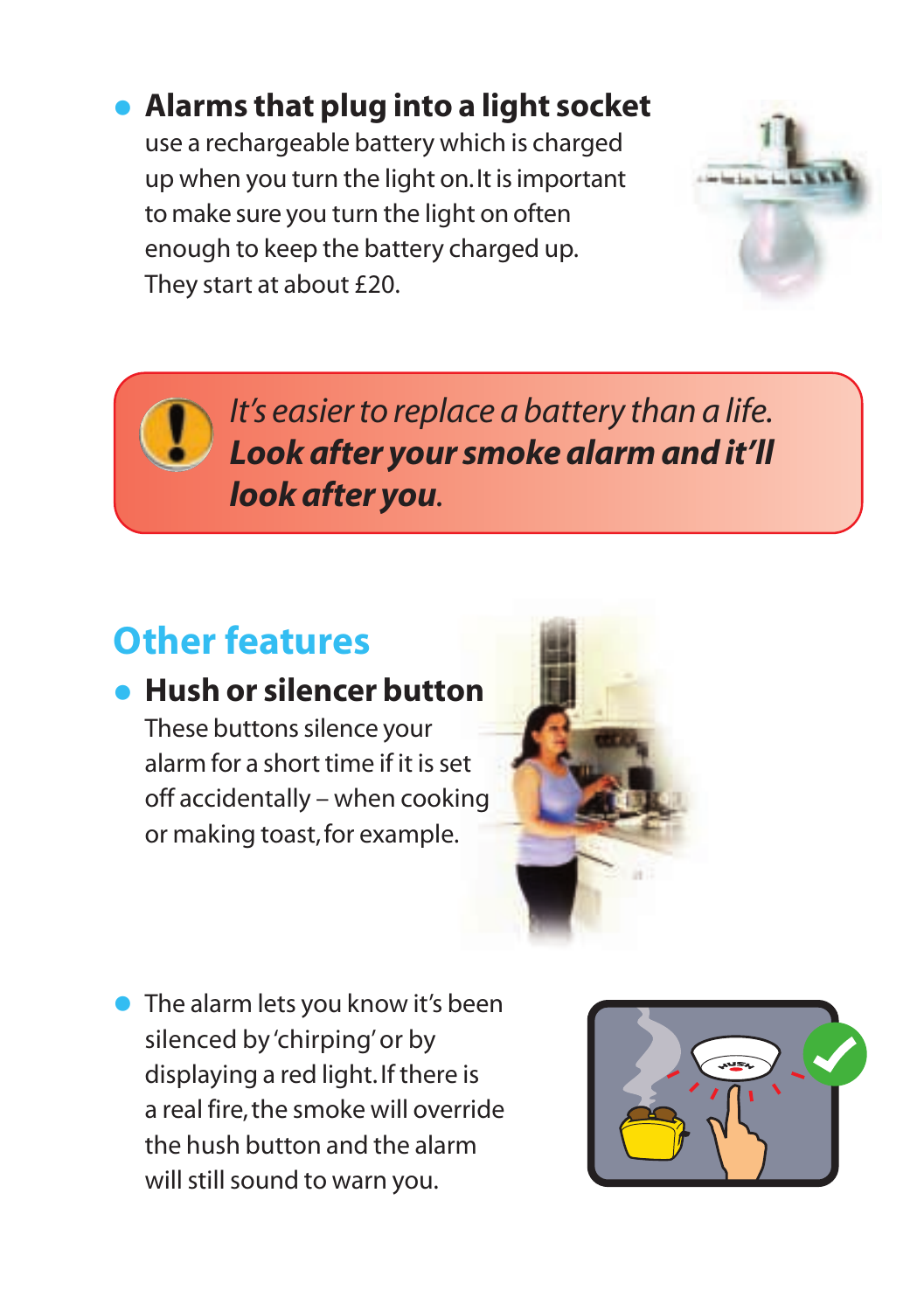#### • **Linked alarms**

Interconnected alarms can be installed so that when one detects a fire, they all sound.This is useful if you live in a larger house or one with more than one floor. A qualified electrician will need to install the alarms.



### **Do you have hearing problems?**

#### • **Strobe light and vibrating-pad alarms**

For people who are hard of hearing or deaf, smoke-alarm systems are available fitted with a vibrating pad and flashing strobe light.

The pad is placed under a mattress or pillow.When smoke is detected the alarm will sound and set off the light and pad.This will wake you up instantly. Battery-operated systems cost from £100.



*The Royal National Institute for Deaf People (RNID) produce a factsheet on smoke-alarm systems for the deaf and hard of hearing. Contact the RNID Information line on 0808 808 0123 or visit www.rnid.org.uk*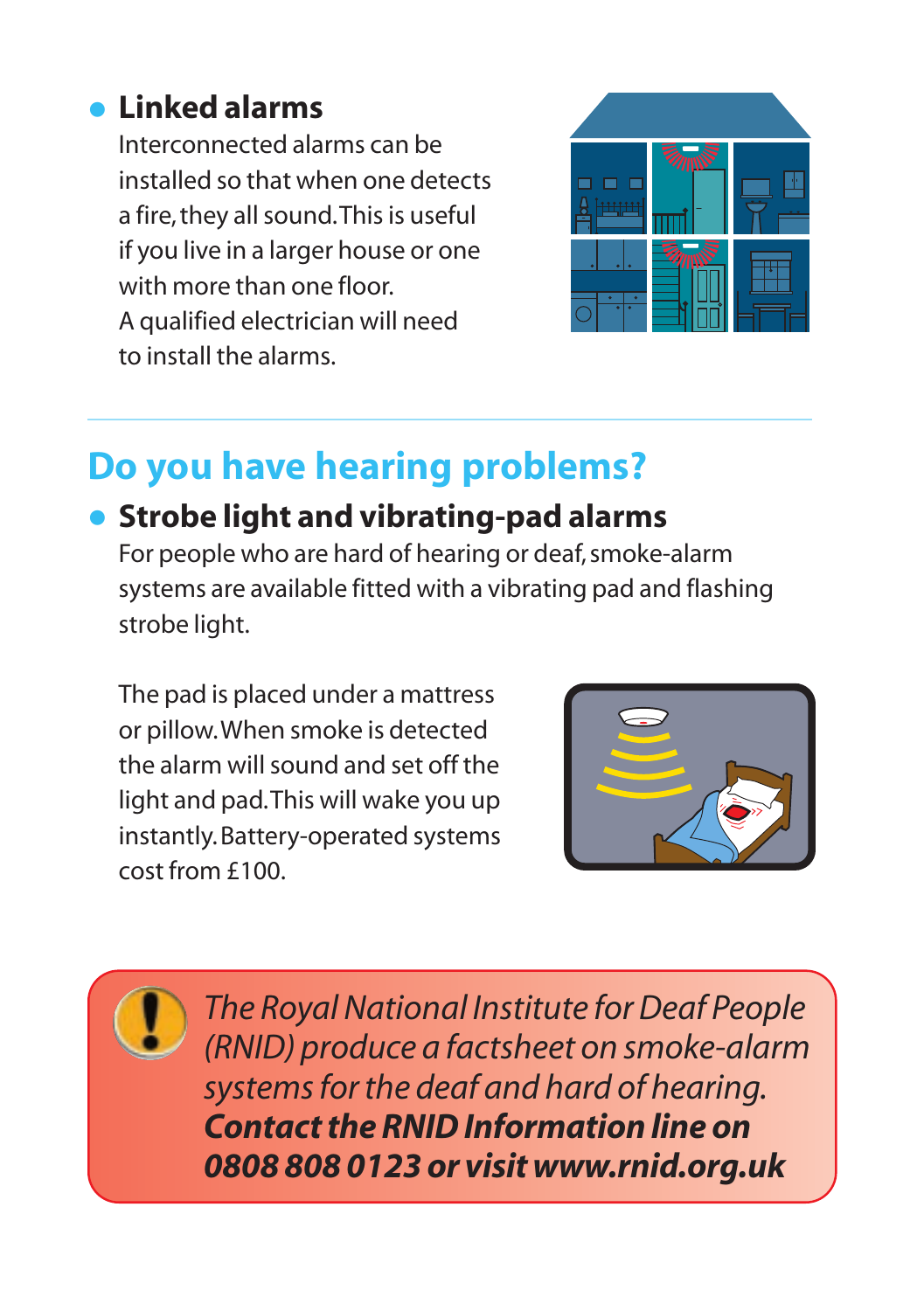# **WHAT TO LOOK FOR**

| Optical                    | <b>lonisation</b>          | Ionisation or optical      |
|----------------------------|----------------------------|----------------------------|
| <b>Battery alarm</b>       | <b>Battery alarm</b>       | <b>Mains-powered alarm</b> |
| Average cost £10 to £15    | Available from £5          | Average cost £15 to £40    |
|                            | <b>Production for N</b>    |                            |
| Ionisation or optical      | Ionisation                 | lonisation or optical      |
| <b>Mains-powered alarm</b> | <b>Mains-powered alarm</b> | <b>Battery alarm with</b>  |
| with strobe light and      | which plugs into a         | 10-year batteries or       |
| vibrating pad              | light bulb socket          | power source               |
| Average cost £100 to £150  | Available from £20         | Available from £15         |

# **FITTING YOUR SMOKE ALARM**

**Smoke alarms are easy to fit. All you have to do is follow the manufacturer's instructions.**

# **Help with installation**

• If it is difficult for you to fit your alarm, contact your local fire brigade. They will be happy to advise you or help you install it and to answer any other questions you may have on fire safety in the home.

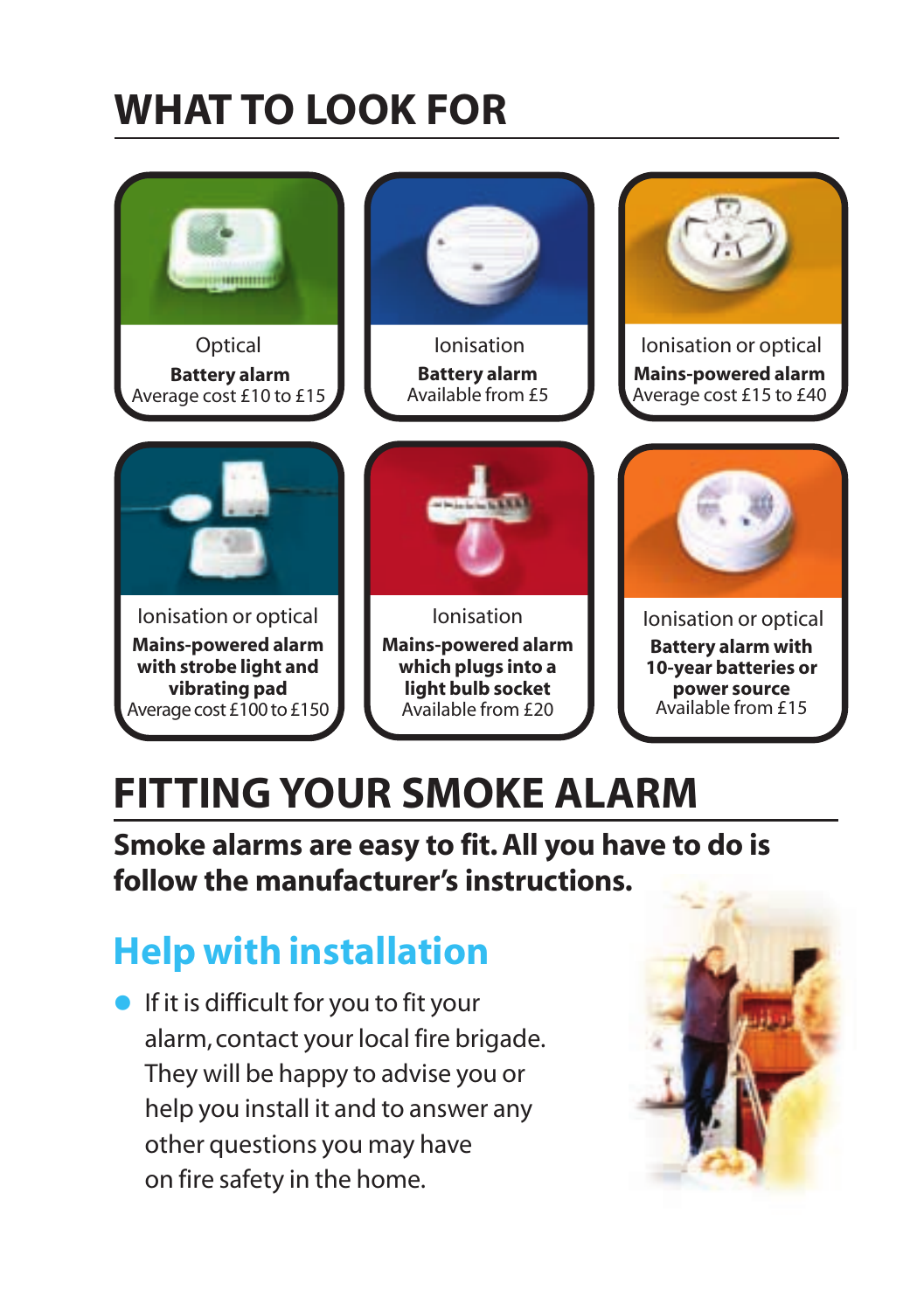### **How many smoke alarms do I need?**

• The more you have, the safer you'll be. You should have at least one on each floor of your home.

### **Where should I fit them?**

• Always put smoke alarms where you will be able to hear them throughout your home, particularly when you are asleep or doors are closed.



• Ideal locations are at the top of the staircase, on stair landings and between living and sleeping areas.



*Don't fit alarms in the kitchen or bathroom, where they can easily be set off accidentally by steam or smoke from cooking.*

• You should fit alarms on the ceiling, as near as possible to the centre of the room, hallway or landing.The alarm should be at least 30 cm (one foot) away from any wall or light.

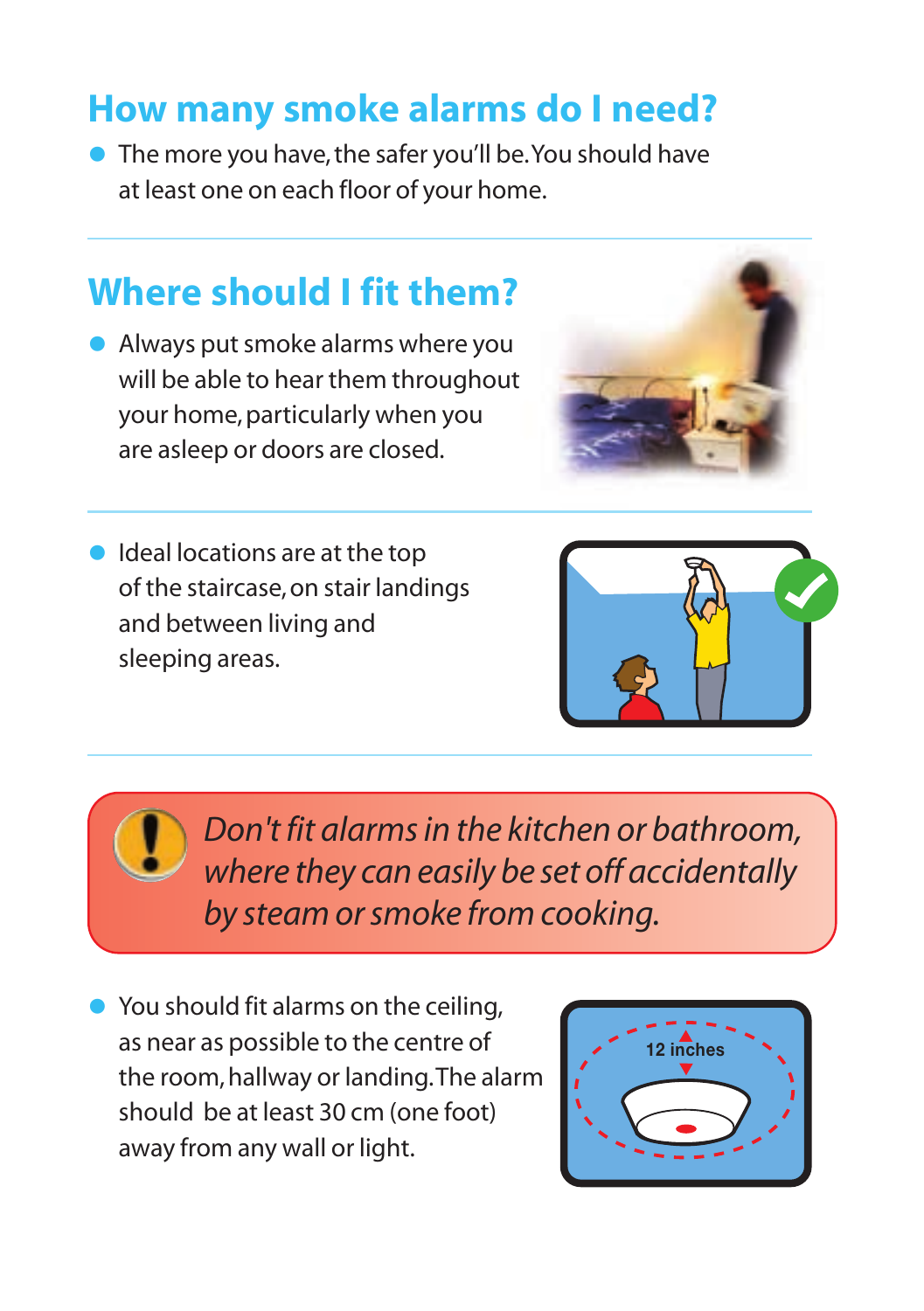# **LOOKING AFTER SMOKE ALARMS**

**Every year people are killed in fires at home because their smoke alarms failed to work due to flat or missing batteries.**

- **Once a week** test the battery press the test button until the alarm sounds.
- **Once a year** change the battery (unless it's a 10-year alarm).

- **Twice a year** open the case and gently vacuum the inside to remove dust from the sensors. If it doesn't open, vacuum through the holes.
- **After 10 years** it's best to replace your alarm with a whole new unit.







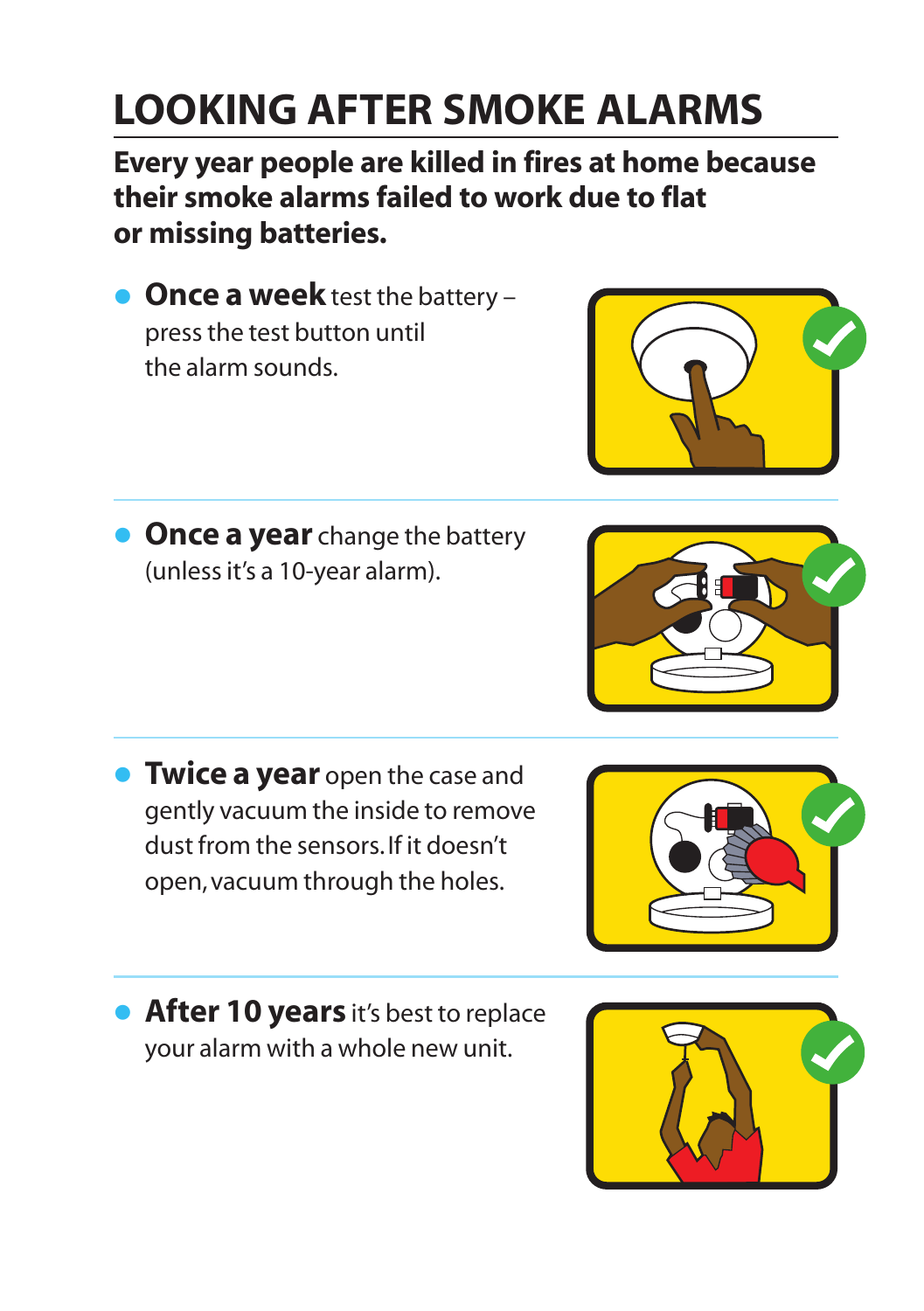# **NUISANCE ALARMS**

### **My alarm keeps going off – what's the problem?**

- **False alarms can be annoying but are easy to prevent. Whatever you do, don't remove the battery or disconnect the alarm.**
- The usual problem is placing the alarm too near the kitchen – where it can be set off accidentally by smoke from cooking or making toast. Follow the advice on fitting and try moving the alarm to a less sensitive area. Or, replace it with a hush or silencer button alarm.





*Warning! False alarms can also show that your alarm needs servicing.*

- Vacuum the alarm to remove any build-up of dust or dirt.
- **•** If your smoke alarm starts to 'beep' regularly, you must replace the battery as soon as possible.

If it is a 10-year alarm, you should replace the whole unit.

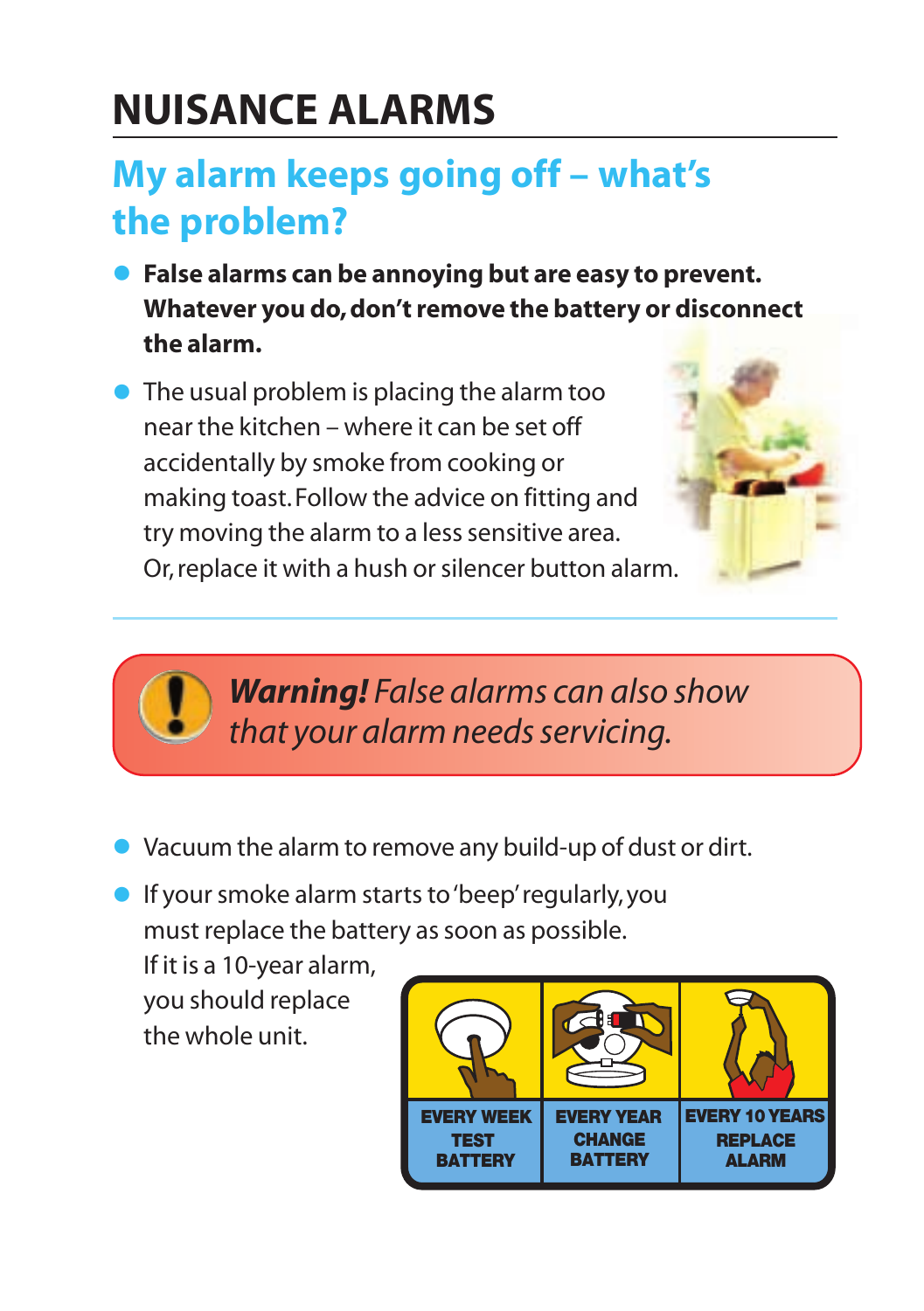# **WHAT TO DO IF YOUR SMOKE ALARM GOES OFF**

**If you've fitted smoke alarms you've already taken the first crucial step to protecting your family and home from fire. But if your smoke alarm went off in the night, would you know what to do?**

## **Be prepared! Plan ahead!**

**Make a Fire Action Plan, so everyone knows exactly what to do if there's a fire and how to escape safely.**

• Take extra care of children, older people and those with problems getting around. Don't forget to let anyone staying with you know the plan too.



• Plan your escape routes and keep your exits clear.



• Keep door and window keys handy and make sure everyone knows where to find them.

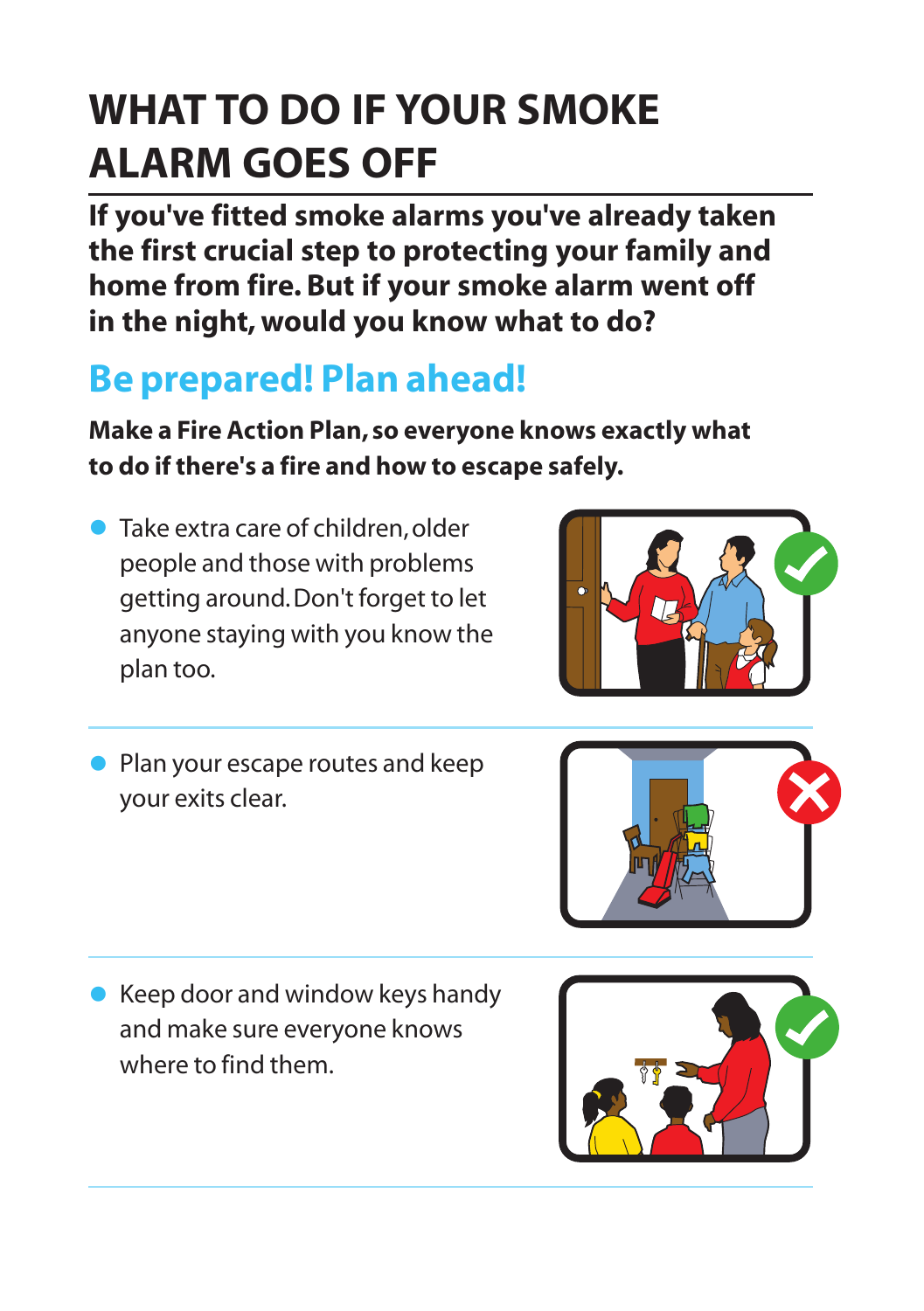# **What to do if a fire starts**

#### **If your smoke alarm goes off, don't waste time investigating.**

- **Follow your Fire Action Plan.** Warn the people in your household and get everyone out as quickly as possible.
- **•** If there is smoke, keep low where the air is clearer.

• Call 999 as soon as you are clear of the building.Use a mobile or a neighbour's phone.



*There is no such thing as a safe fire.It's better for you to prevent fire than to fight it. Tackling fire is a job best left to professional firefighters.*







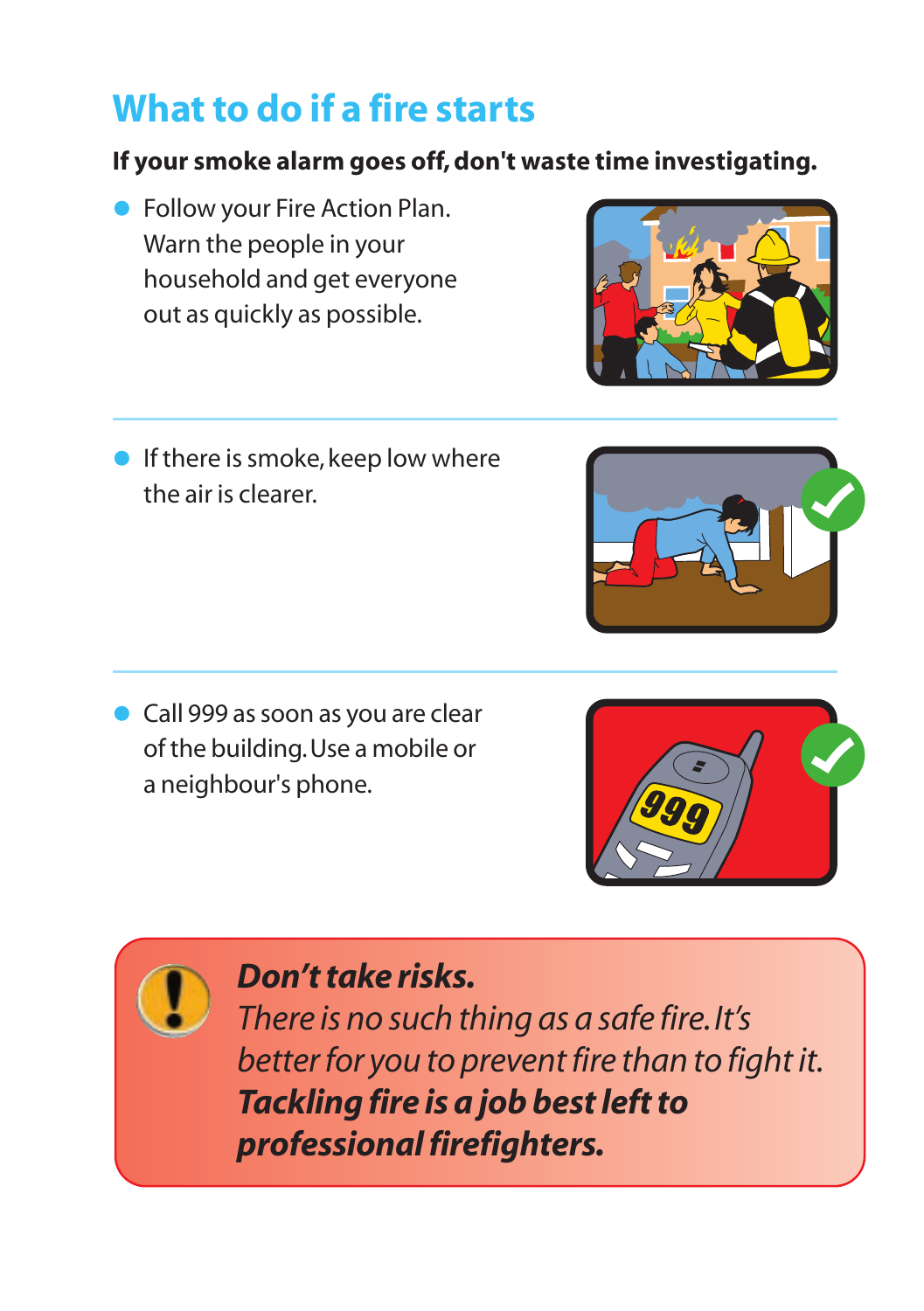# **If escape routes are blocked**

- If you can't get out, get everyone into one room, preferably one with a window and a phone. Put bedding round the door to block smoke.
- **•** If you're on the ground floor or first floor, escape out of a window.Use bedding to cushion your fall and lower yourself. Don't jump!



**•** If you can't open the window, break the glass in the bottom corner.Make jagged edges safe by covering them with a towel or blanket.



*Don't go back inside for any reason. Wait outside for the fire brigade.*